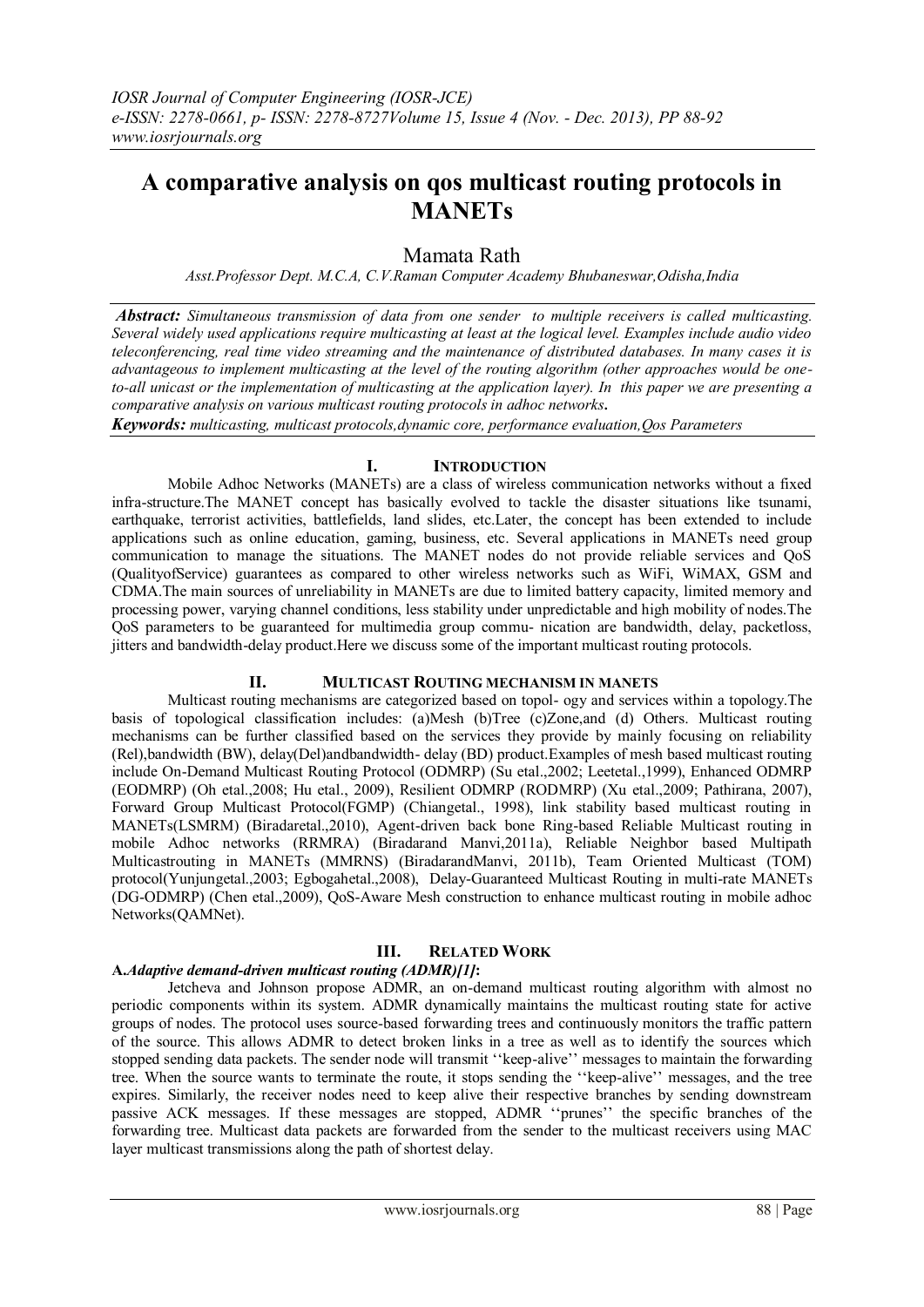# *B.Dynamic core based multicast routing (DCMP)[2]* **:**

DCMP is a source-initiated multicast protocol proposed by Das et al. DCMP has been designed from the ground up as a multicast protocol, without relying on existing unicast protocols. DCMP classifies the sources into active, core active, and passive as shown in Fig. 30. Active sources use the traditional technique of flooding the network with JoinReq control packets at regular intervals. Nodes which desire to join the multicast group as a destination, reply with a JoinReply packet along the reverse path to the source. Passive nodes do not participate in the creation of the multicast routes themselves. Instead, a subset of the active nodes, the core active nodes form a shared mesh through which the passive sources transmit their data packets.

# *C.AMRoute: ad hoc multicast routing protocol [3]:*

Xie et al. propose AMRoute which aims to avoid the high control packet overhead associated with the maintenance of multicast trees in ad hoc networks with highly mobile nodes. It does not support guarantees for minimal bandwidth and packet latency; the main design objectives are robustness and scalability. A conventional unicast routing protocol is used to keep track of the network dynamics. AMRoute is independent of the underlying unicast protocol, which can be chosen according to the specific network requirements. Thus, AMRoute is only concerned with the dynamics of the multicast groups.

#### *D.Energy efficient multicast routing [4]:*

Li et al. focus on developing an energy efficient multicast routing protocol. By assigning the transmission power of each node as a weight, the network graph is transformed to a new graph with weights between edges. The minimum energy multicast (MEM) problem is to find the multicast tree whose total energy cost is minimized. The problem now reduces to the directed Steiner tree (DST) problem.

#### *E.QoS multicast routing protocol for clustering mobile ad hoc networks (QMRPCAH) [5] :*

Layuan and Chunlin present a QoS aware multicast protocol for MANETs with clustering. The proposed QMRPCAH protocol allows a node to maintain only local multicast information and a summary of other clusters; it does not require knowledge of the global network. The protocol supports soft QoS without any hard guarantees. There may exist transient periods of time without the required QoS, for instance during periods of congestion, link breakage or packet loss.

#### *F.QoS multicast routing using multiple paths/trees [6] :*

Wu and Jia propose a routing protocol using multiple parallel paths or trees to ensure the bandwidth requirement of a connection. The protocol is distributed and uses standard route discovery and route reply techniques. The QoS requirements include a bandwidth requirement for a route and a delay bound represented by the number of hops from source to destination. Similar to other on demand protocols,

#### *G.Genetic algorithms for group multicast [7]:*

Randaccio and Atzori propose a genetic algorithm (GA) based approach to the problem of finding multicast trees which optimize bandwidth and delay parameters. The algorithm is initialized by building a population of multicast trees in isolation by combining unicast paths between the source and destination pairs. The unicast paths follow the shortest path in terms of hops, calculated using Dijkstra's algorithm. From this initial population, the GA algorithm generates various (possibly sub-optimal) combinations and selects them for fitness. The fitness function used by the GA is based on the weighted average of transmission delay and network resource utilization.

#### *H.Fireworks [8] :*

Law et al. propose a 2-tier multicast/ broadcast routing protocol, Fireworks, which adapts itself based on network topology and group density. At appropriate times, it resorts to broadcast instead of multicast. Sensor nodes are grouped together with local group leaders or cohort leaders corresponding to areas of high group member affinity. These cohort leaders establish a sparse multicast tree between themselves and the source node while they broadcast messages within the local group members

within their own cohort. The 2-tier hierarchical structure comprises of the upper tier formed the source and cohort leaders (see Fig. 32). The lower tier consists of the members

in the cohort. The authors use a new metric termed as cohesiveness which maintains the affinity of group members within a node's k-hop radius.

#### *I.Probabilistic predictive multicast algorithm (PPMA) [9] :*

The Probabilistic Predictive Multicast Algorithm (PPMA) proposed by Pompili and Vittucci improves the robustness and reliability of multicast trees in the event of link and/or node failures. The algorithm defines a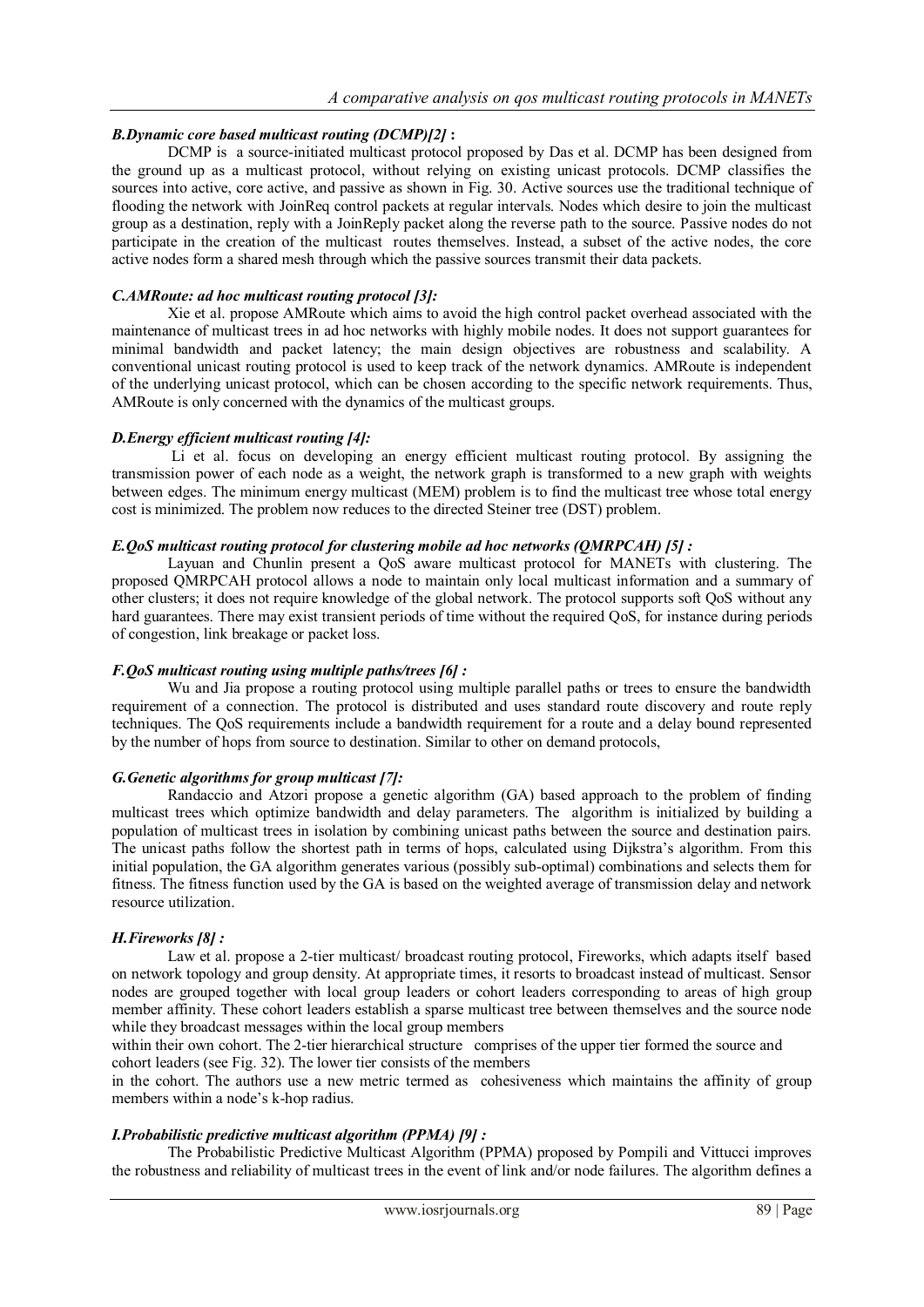new way to quantify the suitability of a link, the probabilistic link cost which is comprised of three terms: energy, distance and lifetime. Using this new metric, the multicast trees can be computed in the centralized or distributed manner. In the centralized approach, the algorithm simply substitutes the new metric for the other metrics traditionally used in the centralized Bellman-Form algorithm (such as hop count).

## *J.Hierarchical multicast techniques and scalability [10]:*

Gui and Mohapatra introduce a framework for hierarchical multicasting in MANET. The proposed approaches include a domain-based and an overlay-driven. In the domain-based scheme, a large multicast group of nodes is divided into sub-groups. Each sub-group is assigned as a sub-root, chosen based on topological optimality. The sub-root uses its own lower-level multicast protocol to create its tree and deliver packets to nodes within its sub-group. The source nodes of each group and sub-roots form a special sub-group for upper level multicast which is used by the source node to deliver packets to the sub-roots.

#### *K.Application layer multicast algorithm (ALMA) [11]:*

Ge et al. propose an application-layer receiver-driven overlay multicast protocol. As the ALMA protocol operates at the application level, it can be used in conjunction with any routing protocol.

ALMA creates a tree of logical links between the group members. If node mobility or congestion makes it necessary, the tree can be dynamically reconfigured. Each edge of the logical multicast tree represents a logical link – a path at the network layer (see Fig. 33). The members of the the group can choose to allow zero, one or more children. A new member joins the group by sending join messages to multiple existing members.

#### *L.QoS aware multicast routing[12]:*

Sun and Li describe a series of QoS extensions to the AODV protocol. The approach uses the delay, bandwidth and packet-loss characteristics of MAODV with no additional signaling. It also incorporates multicast routing capability with the existing unicast. A source node sends a QoS route request, RREQ, which is forwarded by intermediate nodes until it reaches the destination. The destination sends back the RREP packet with a delay time corresponding to a predefined node traversal time (NTT). Intermediate nodes add their own NTTs to the delay value and update their routing tables. Routes with the minimum delay are selected for data transmissions. A similar technique is applied for the bandwidth requirement where source nodes indicate their bandwidth requirements and intermediate nodes compare their available bandwidth before forwarding the packet.

#### *M.Ad hoc QoS multicasting (AQM) [13]:*

Bur and Ersoy propose the AOM protocol which tracks OoS availability within the neighborhood of every node based on the requirements and announces it during the session initiation. In order to join a session, the nodes go through a request reply-reserve procedure that ensures the QoS information is updated and a possible route is selected. A session is initiated by the initiator (MCN\_INIT) node by broadcasting a session initiation packet (SES\_INIT).

This packet consists of the identity number and QoS class of the new session while also setting the bandwidth and hop count rules for the session. Active sessions are maintained in a table (TBL\_SESSION) at each node. A membership table (TBL\_MEMBER) maintains the status of predecessor nodes. The session information is maintained with periodic session updates keeping track of changes in the QoS conditions and node connectivity.

#### *N.Content based multicast (CBM) [14]:*

Zhou and Singh present a multicast model for a scenario where nodes are interested in obtaining information about specific threats and resources. These threats and resources are a time t and distance d away from the current location of the node. Nodes generate information about the movement, intensity and location of threats. This information is multicast

through the network using a sensor-push receiver-pull approach. Here, sensors push the information into the network while receivers pull the relevant information. The network is divided into geographic regions and a sensor detecting a threat broadcasts it into one of these small regions. Individual receivers then pull threat warnings from nodes that lie in the direction of travel.

### *O.Differential destination multicast (DDM) [15]:*

In the DDM algorithm, proposed by Ji and Corson the source node of a multicast transmission encodes all the destination addresses within each data packet header in an in-band fashion. With this approach, no fixed multicast tree is created,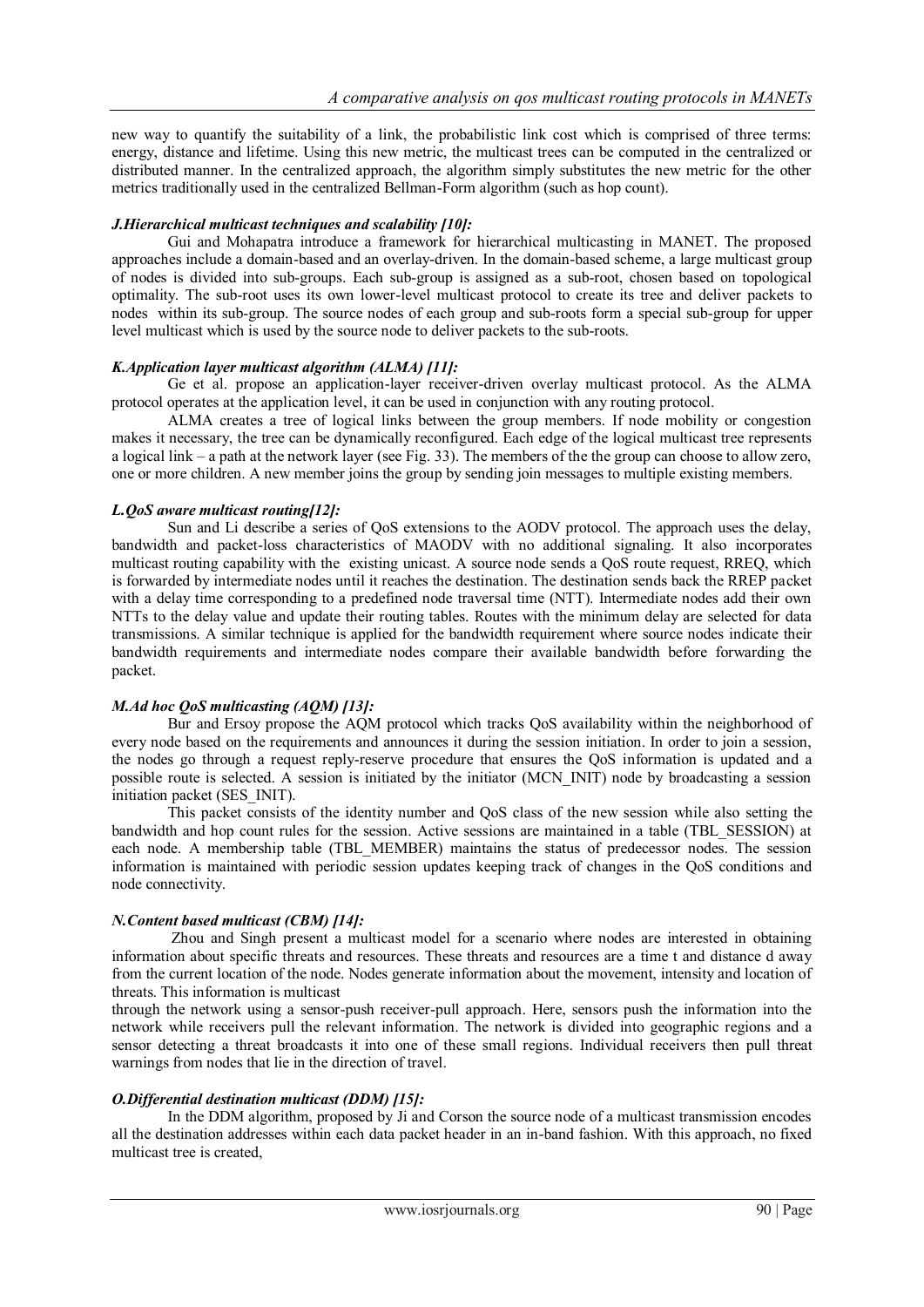the routing will be soft-state, similar to state routing algorithms such as DSR. This allows a lower control overhead, as there is no need for extra packets to maintain multicast forwarding state. Control overhead only occurs when there is actual data to send.

# *P.Robust multicasting in ad hoc networks using trees*

#### *(ROMANT) [16]:*

The ROMANT algorithm proposed by Vaishampayan et al. uses a receiver-initiated group joining scheme which does not require any underlying unicast routing protocol or the pre-assignment of cores to groups. The cores of the groups are determined as follows. When a receiver joins a group, it checks if it has ever received a core announcement for that group. If it did, the node joins the group as a non-core node. Otherwise, the node considers itself to be the core of the group and starts sending core announcement packets with a core ID. If several receivers join the group simultaneously, the one with the highest ID becomes the group core.

#### *Q.Epidemic-based reliable and adaptive multicast for*

*mobile ad hoc networks (EraMobile) [17]:* 

Ozkasap et al. propose a reliable and adaptive multicast protocol based on bio-inspired epidemic methods. Epidemic methods are stateless, thus they are a good match for the rapidly changing, non-deterministic structure of MANETs. The algorithms takes advantage of the broadcast nature of the wireless medium to send gossip messages locally within a multicast group to neighboring nodes. The traditional approach in gossip based protocols is to select a random node from a predefined list before unicasting the gossip message to the node. In EraMobile, the node gossips with a random subset of one-hop neighbors, constantly changing with node mobility and changes in the local node density.

#### **IV. COMPARISION AND ANALYSIS**

1.The most important factor of comparision is whether the multicast happens at the network layer or somewhere else. Most protocols position the implementation of the multicast at the network layer. ALMA [11] implements it at the pplication layer (more exactly, at what the ISO model would call the session layer – but in our current 4-layer networking hierarchy would be the lowest sublayer of the application layer with multiple applications being able to be built on top of it).

2.Most multicast protocols are based on the receiver subscribing to the transmissions of a specific sender. An interesting exception is CBM [14], which performs multicast

based on the content rather than the source of the messages. Almost all the protocols are based on building a multicast tree, although there are some exceptions. CBM [14] does not build a tree due to its radically different distribution model.

3. Differential destination multicast (DDM) [15] performs an on-demand, soft state based multicasting without constructing an explicit tree. Finally, EraMobile [17] replaces the multicast tree with a stateless approach based on epidemic algorithms.

#### 4. Another question is whether the algorithm is considering

the state of the underlying network in the choice of the routing tree. There is an overall group of protocols whose approach is to select a core of the network. These nodes will serve as forwarding nodes (for instance, as the nonleaf nodes of the multicast tree). Naturally, the nodes in the core will be nodes with more resources (although other criteria might also be considered – for instance, the fact that the core must extend in all geographic areas of the network). From the protocols reviewed, core based protocols are DCMP [2], AMRoute [3] (''logical core''), Fireworks [8] (''cohort leaders''), and ROMANT [16]. The latter is an example of those protocols where the choice of the core is not based on resources (being simply based on the highest id). Other protocols do not establish a core but consider the available resources of the nodes on a case-by-case basis: energy efficient multicast routing [4] and PPMA [9] where energy is part of the probabilistic link cost.

# **V. CONCLUSION AND FURTHER WORK**

Most protocols use a distributed implementation, with the only exception being the genetic algorithm based approach.So, there is a question whether the protocol considers QoS features such as minimal bandwidth of the multicast. QoS assurance almost always conflicts with resource conservation, as nodes with move advantageous locations or higher bandwidth will tend to become overloaded. From the surveyed protocols, the ones considering QoS are: QMRPCAH [5] (soft Qos), QoS multicast routing using multiple paths/trees [6], QoS